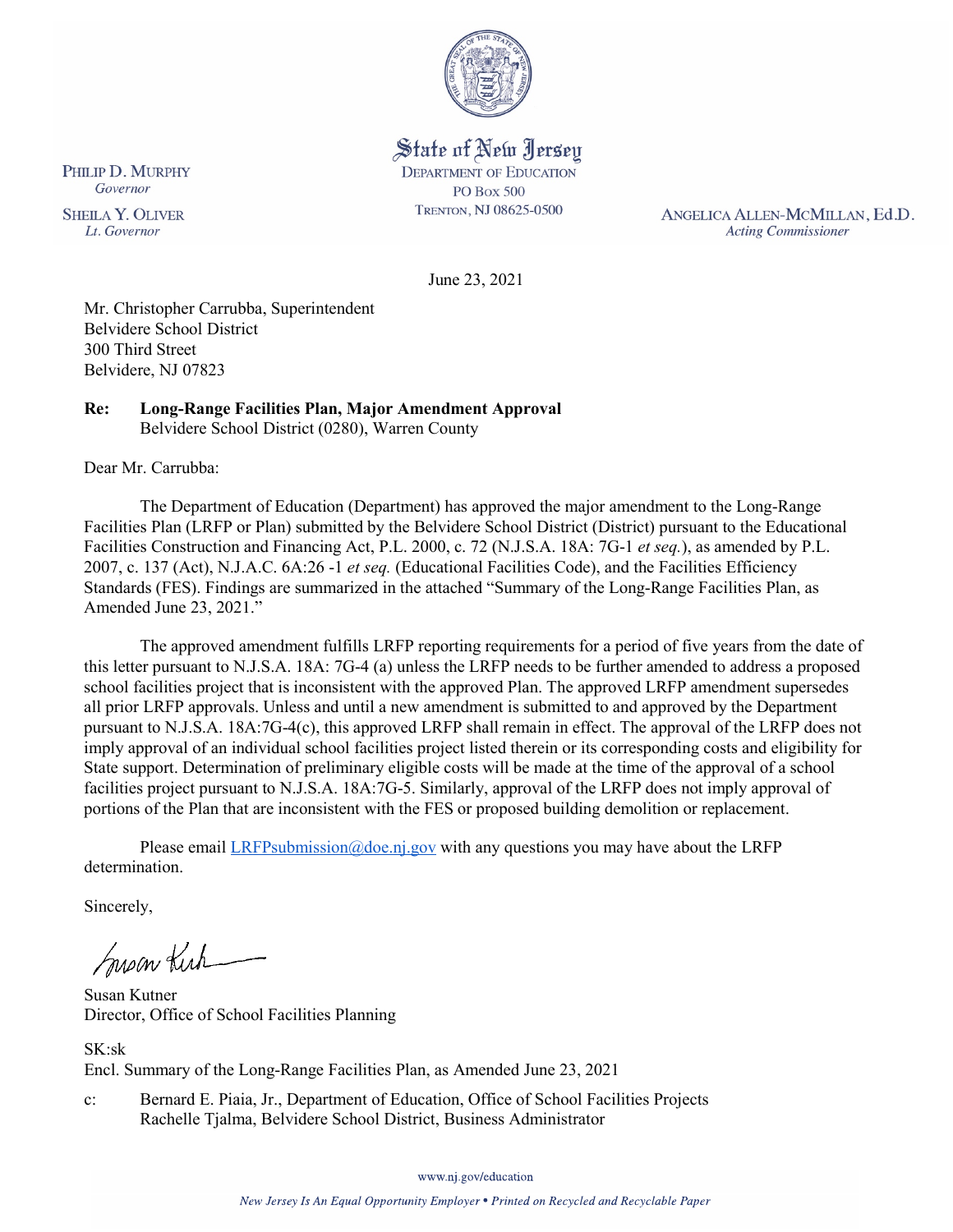# **Belvidere School District (0280) Summary of the Long-Range Facilities Plan, as Amended June 23, 2021**

The Department of Education (Department) has completed its review of the major amendment to the Long-Range Facilities Plan (LRFP or Plan) submitted by the Belvidere School District (District) pursuant to the Educational Facilities Construction and Financing Act, P.L. 2000, c. 72 (N.J.S.A. 18A: 7G-1 *et seq.*), as amended by P.L. 2007, c. 137 (Act), N.J.A.C. 6A:26-1 et seq. (Educational Facilities Code), and the Facilities Efficiency Standards (FES).

The following provides a summary of the District's approved amended LRFP. The summary is based on the standards set forth in the Act, the Educational Facilities Code, the FES, District-reported information in the Department's LRFP reporting system, and supporting documentation. The referenced reports in *italic* text are standard reports available on the Department's LRFP website.

#### **1. Inventory Overview**

The District is classified as a Regular Operating District (ROD) for funding purposes. It provides services for students in grades PK-12.

The District identified existing and proposed schools, sites, buildings, rooms, and site amenities in its LRFP. Table 1 lists the number of existing and proposed district schools, sites, and buildings. Detailed information can be found in the *School Asset Inventory Report* and the *Site Asset Inventory Report.*

**As directed by the Department, school facilities projects that have received initial approval by the Department and have been approved by the voters, if applicable, are represented as "existing" in the LRFP.** Approved projects that include new construction and/or the reconfiguration/reassignment of existing program space are as follows: n/a.

| Category                                     | <b>Existing</b> | <b>Proposed</b> |
|----------------------------------------------|-----------------|-----------------|
| Number of Schools (assigned DOE school code) |                 |                 |
| Number of School Buildings <sup>1</sup>      |                 |                 |
| Number of Non-School Buildings <sup>2</sup>  |                 |                 |
| Number of Vacant Buildings                   |                 |                 |
| Number of Sites                              |                 |                 |

#### **Table 1: Number of Schools, School Buildings, and Sites**

Based on the existing facilities inventory submitted by the District:

- Schools using leased buildings (short or long-term):  $n/a$
- Schools using temporary classroom units (TCUs), excluding TCUs supporting construction: n/a
- Vacant/unassigned school buildings:  $n/a$

 $\overline{a}$ 

<span id="page-1-1"></span><span id="page-1-0"></span>*<sup>1</sup>* Includes district-owned buildings and long-term leases serving students in district-operated programs

<sup>&</sup>lt;sup>2</sup> Includes occupied district-owned buildings not associated with a school, such as administrative buildings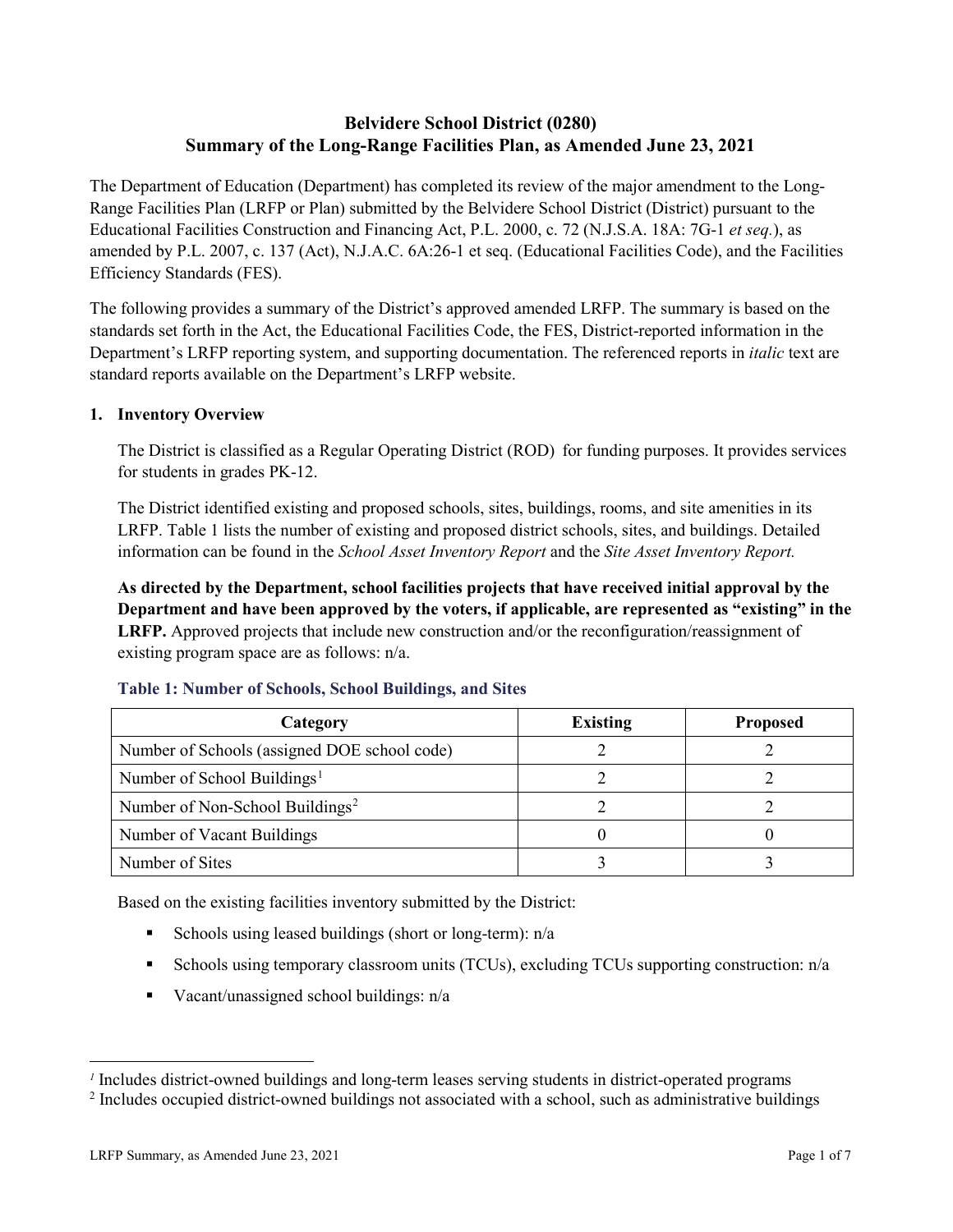Findings:

The Department has determined that the proposed inventory is adequate for approval of the District's LRFP amendment. However, the LRFP determination does not imply approval of an individual school facilities project listed within the LRFP; the District must submit individual project applications for project approval.

# **2. District Enrollments**

The District determined the number of students, or "proposed enrollments," to be accommodated for LRFP planning purposes on a district-wide basis and in each school.

The Department minimally requires the submission of a standard cohort-survival projection using historic enrollment data from the Application for School State Aid (ASSA) or NJ Smart. The cohort-survival method projection method forecasts future students based upon the survival of the existing student population as it moves from grade to grade. A survival ratio of less than 1.00 indicates a loss of students, while a survival ratio of more than 1.00 indicates the class size is increasing. For example, if a survival ratio tracking first to second grade is computed to be 1.05, the grade size is increasing by 5% from one year to the next. The cohort-survival projection methodology works well for communities with stable demographic conditions. Atypical events impacting housing or enrollments, such as an economic downturn that halts new housing construction or the opening of a charter or private school, typically makes a cohort-survival projection less reliable.

#### **Proposed enrollments are based on a standard cohort-survival enrollment projection.**

Adequate supporting documentation was submitted to the Department to justify the proposed enrollments. Table 2 provides a comparison of existing and projected enrollments. All totals include special education students.

|                              | <b>Existing Enrollments</b> | <b>District Proposed Enrollments</b> |
|------------------------------|-----------------------------|--------------------------------------|
| <b>Grades</b>                | 2020-21                     | 2025-26                              |
| PK (excl. private providers) | 23                          | 45                                   |
| Grades K to 5                | 144                         | 142                                  |
| Grades 6 to 8                | 95                          | 73                                   |
| Grades 9 to 12               | 366                         | 357                                  |
| <b>Totals PK to 12</b>       | 628                         | 617                                  |

# **Table 2: Enrollments**

Findings:

The Department has determined the District's proposed enrollments to be acceptable for approval of the District's LRFP amendment. The Department will require a current enrollment projection at the time an application for a school facilities project is submitted incorporating the District's most recent enrollments in order to verify that the LRFP's planned capacity is appropriate for the updated enrollments.

# **3. District Practices Capacity**

Based on information provided in the room inventories, District Practices Capacity was calculated for each school building to determine whether adequate capacity is proposed for the projected enrollments based on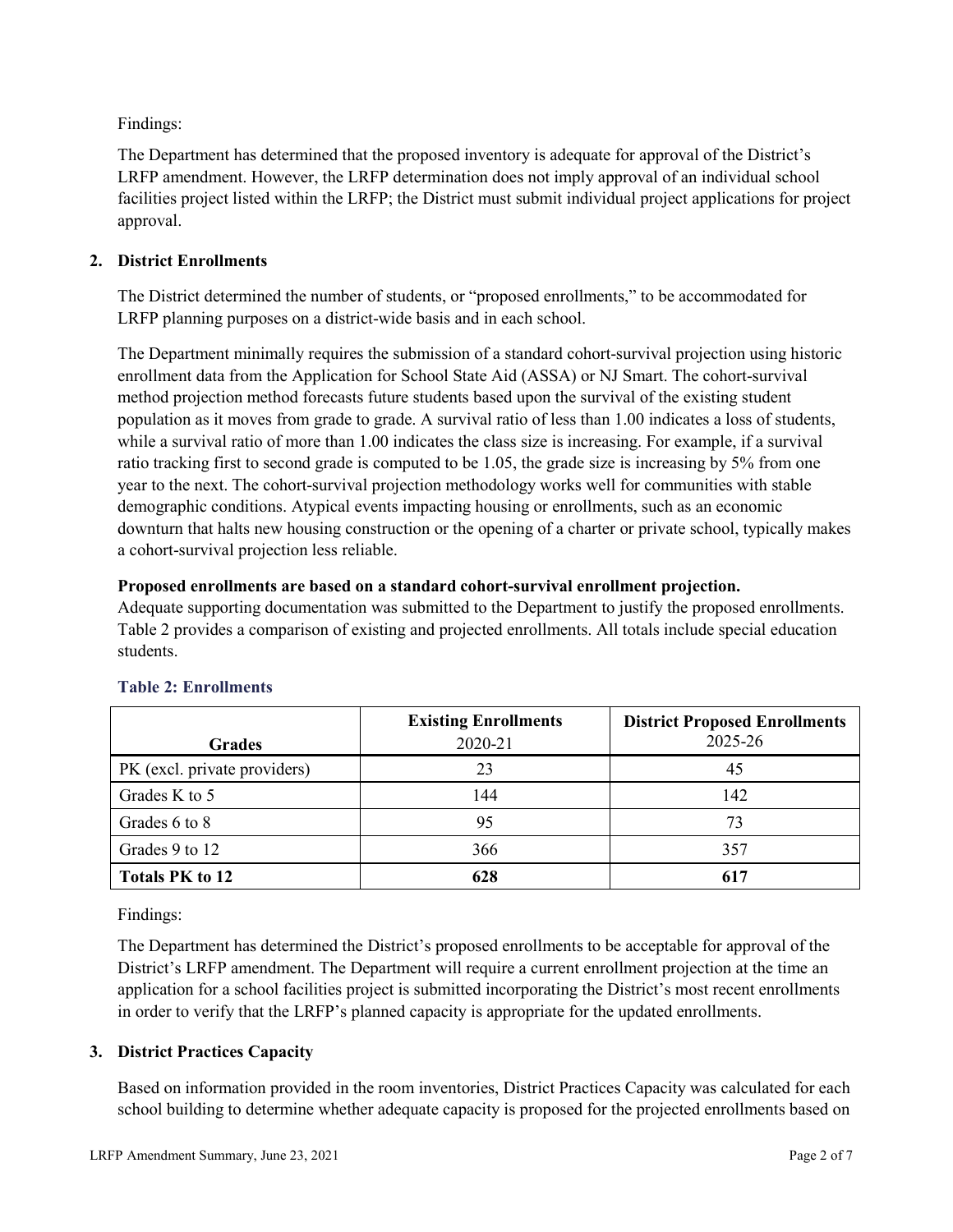district scheduling and class size practices. The capacity totals assume instructional buildings can be fully utilized regardless of school sending areas, transportation, and other operational issues. The calculations only consider district-owned buildings and long-term leases; short term leases and temporary buildings are excluded. **A capacity utilization factor of 90% for classrooms serving grades K-8 and 85% for classrooms serving grades 9-12 is applied in accordance with the FES.** No capacity utilization factor is applied to preschool classrooms.

In certain cases, districts may achieve adequate District Practices Capacity to accommodate enrollments but provide inadequate square feet per student in accordance with the FES, resulting in educational adequacy issues and "Unhoused Students." Unhoused students are considered in the "Functional Capacity" calculations used to determine potential State support for school facilities projects and are analyzed in Section 4.

Table 3 provides a summary of proposed enrollments and existing and proposed District-wide capacities. Detailed information can be found in the LRFP website reports titled *FES and District Practices Capacity Report, Existing Rooms Inventory Report, and Proposed Rooms Inventory Report.*

| <b>Grades</b>              | <b>Proposed</b><br><b>Enrollments</b> | <b>Existing</b><br><b>District</b><br><b>Practices</b><br>Capacity | <b>Existing</b><br>Deviation* | <b>Proposed</b><br><b>District</b><br><b>Practices</b><br>Capacity | <b>Proposed</b><br>Deviation* |
|----------------------------|---------------------------------------|--------------------------------------------------------------------|-------------------------------|--------------------------------------------------------------------|-------------------------------|
| Elementary ( $PK$ to 5)    | 187                                   | 181.39                                                             | $-5.61$                       | 181.39                                                             | $-5.61$                       |
| Middle $(6 \text{ to } 8)$ | 73                                    | 78.11                                                              | 5.11                          | 78.11                                                              | 5.11                          |
| High $(9 \text{ to } 12)$  | 357                                   | 415.65                                                             | 58.65                         | 415.65                                                             | 58.65                         |
| <b>District Totals</b>     | 617                                   | 675.15                                                             | 58.15                         | 675.15                                                             | 58.15                         |

# **Table 3: District Practices Capacity Analysis**

*\* Positive numbers signify surplus capacity; negative numbers signify inadequate capacity. Negative values for District Practices capacity are acceptable for approval if proposed enrollments do not exceed 100% capacity utilization.*

Considerations:

- Based on the proposed enrollments and existing room inventories, the District is projected to have inadequate capacity for the following grade groups, assuming all school buildings can be fully utilized: n/a
- Adequate justification has been provided by the District if the proposed capacity for a school significantly deviates from the proposed enrollments. Generally, surplus capacity is acceptable for LRFP approval if additional capacity is not proposed through new construction.

# Findings:

The Department has determined that proposed District capacity, in accordance with the proposed enrollments, is adequate for approval of the District's LRFP amendment. The Department will require a current enrollment projection at the time an application for a school facilities project is submitted, incorporating the District's most recent Fall Enrollment Report, in order to verify that the LRFP's planned capacity meets the District's updated enrollments.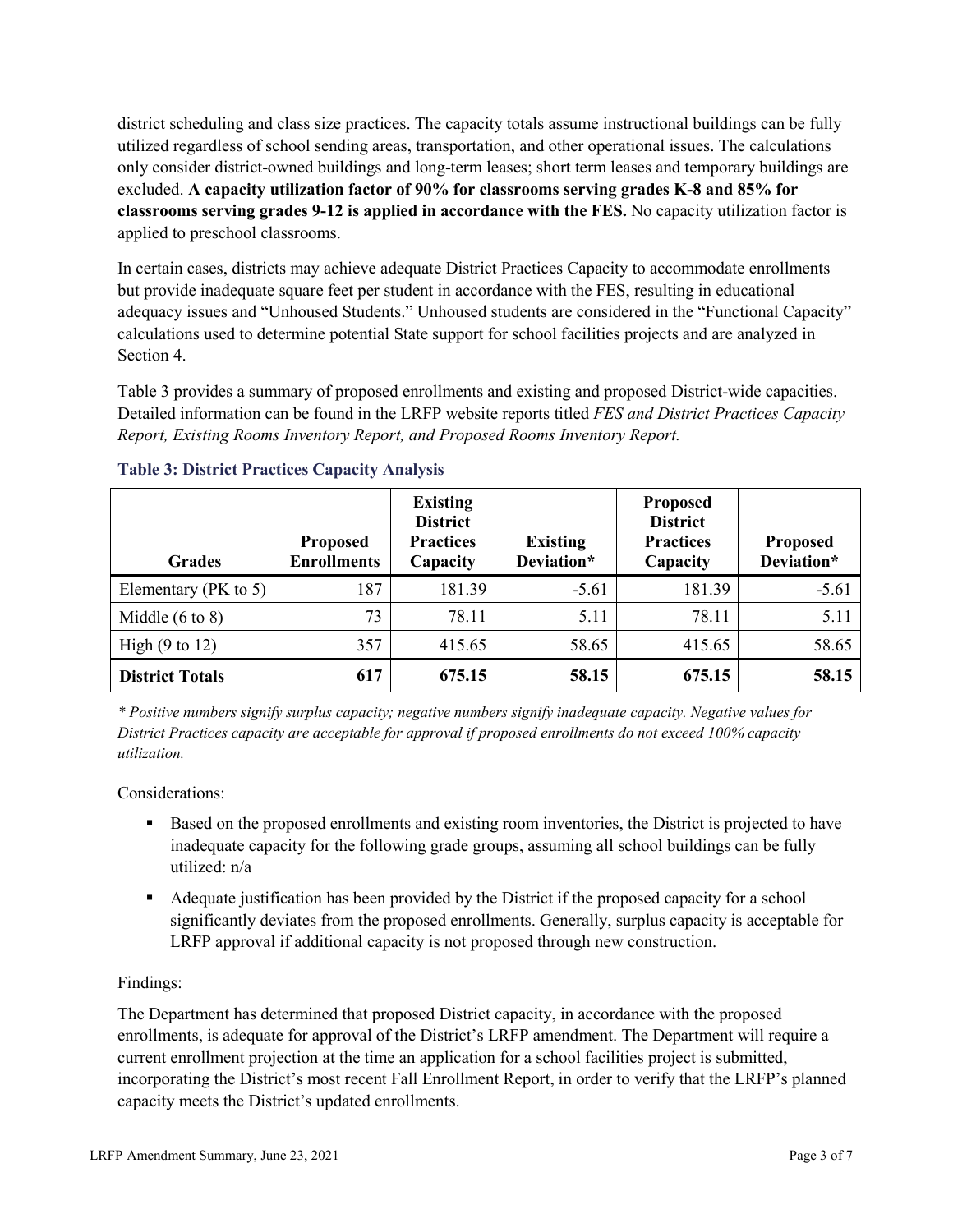# **4. New Construction Funding Eligibility**

*Functional Capacity* was calculated and compared to the proposed enrollments to provide a **preliminary estimate** of Unhoused Students and new construction funding eligibility. **A final determination will be made at the time of project application approval.**

*Functional Capacity* is the adjusted gross square footage of a school building *(total gross square feet minus excluded space)* divided by the minimum area allowance per full-time equivalent student for the grade level contained therein. *Unhoused Students* is the number of students projected to be enrolled in the District that exceeds the Functional Capacity of the District's schools pursuant to N.J.A.C. 6A:26-2.2(c). *Excluded Square Feet* includes (1) square footage exceeding the FES for any pre-kindergarten, kindergarten, general education, or self-contained special education classroom; (2) grossing factor square footage *(corridors, stairs, mechanical rooms, etc.)* that exceeds the FES allowance, and (3) square feet proposed to be demolished or discontinued from use. Excluded square feet may be revised during the review process for individual school facilities projects.

Table 4 provides a preliminary assessment of the Functional Capacity, Unhoused Students, and Estimated Maximum Approved Area for Unhoused Students for each FES grade group. The calculations exclude temporary facilities and short-term leased buildings. School buildings proposed for whole or partial demolition or reassignment to a non-school use are excluded from the calculations pending project application review. If a building is proposed to be reassigned to a different school, the square footage is applied to the proposed grades after reassignment. Buildings that are not assigned to a school are excluded from the calculations. In addition, only preschool students eligible for state funding (former ECPA students) are included. Detailed information concerning the calculations can be found in the *Functional Capacity and Unhoused Students Report* and the *Excluded Square Footage Report.*

| Category                                     | PK/K to 5 | 6 to 8 | 9 to 12  | <b>Total</b> |
|----------------------------------------------|-----------|--------|----------|--------------|
| Eligible PK /K-12 Proposed Enrollments       | 187       | 73     | 357      |              |
| FES Area Allowance (SF/student)              | 125.00    | 134.00 | 151.00   |              |
| <b>Prior to Completion of Proposed Work:</b> |           |        |          |              |
| <b>Existing Gross Square Feet</b>            | 21,972    | 11,296 | 132,162  | 165,430      |
| <b>Adjusted Gross Square Feet</b>            | 20,109    | 10,338 | 121,409  | 151,856      |
| <b>Adjusted Functional Capacity</b>          | 160.87    | 80.73  | 804.03   |              |
| <b>Unhoused Students</b>                     | 26.13     | 0.00   | 0.00     |              |
| Est. Max. Area for Unhoused Students         | 3,266.25  | 0.00   | 0.00     |              |
| <b>After Completion of Proposed Work:</b>    |           |        |          |              |
| Gross Square Feet                            | 21,972    | 11,296 | 132,162  | 165,430      |
| New Gross Square Feet                        | $\theta$  | 0      | $\theta$ | $\Omega$     |
| <b>Adjusted Gross Square Feet</b>            | 20,109    | 10,338 | 121,409  | 151,856      |
| <b>Functional Capacity</b>                   | 160.87    | 80.73  | 804.03   |              |
| <b>Unhoused Students after Construction</b>  | 26.13     | 0.00   | 0.00     |              |
| Est. Max. Area Remaining                     | 3,266.25  | 0.00   | 0.00     |              |

#### **Table 4: Estimated Maximum Approved Area for Unhoused Students**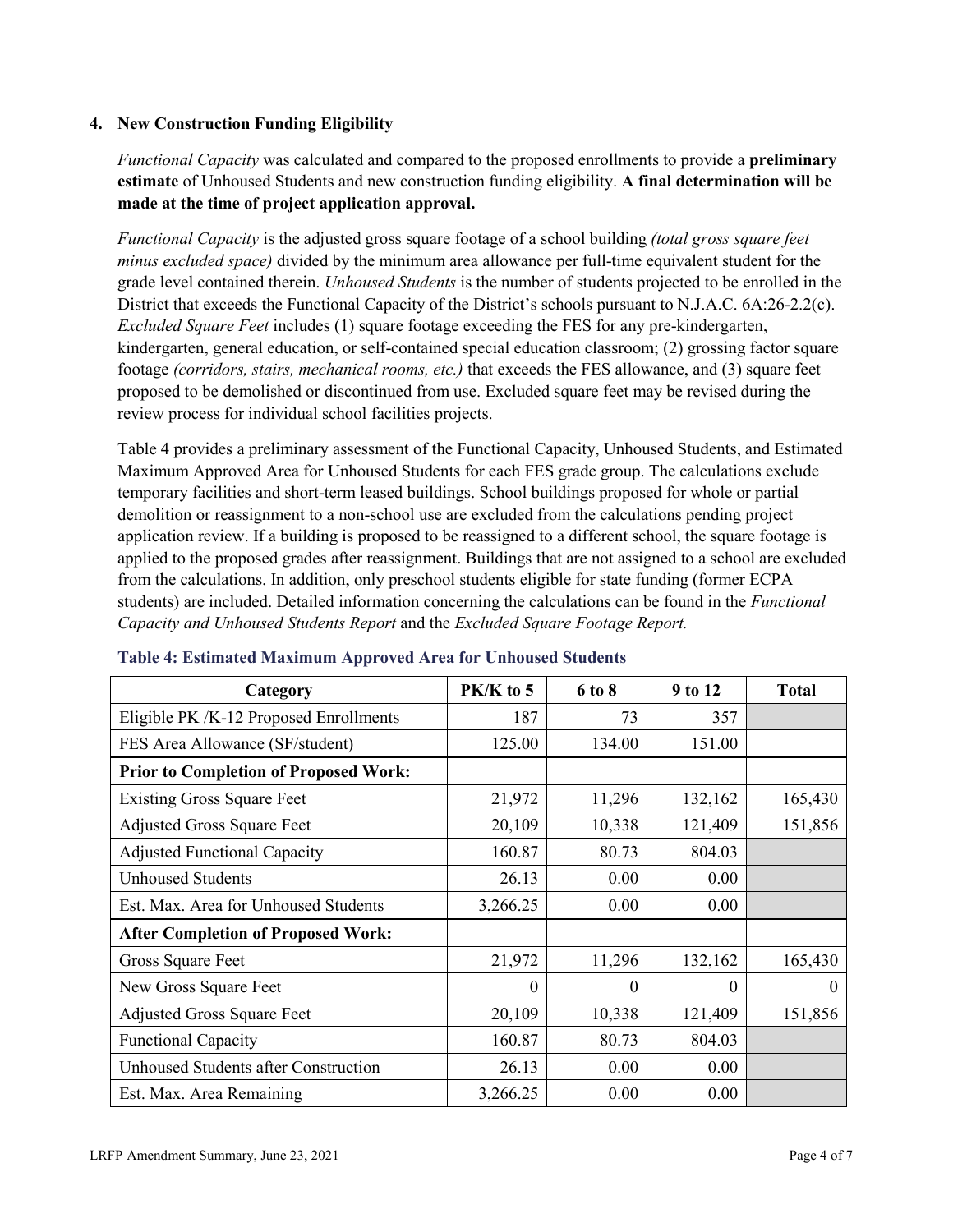Facilities used for non-instructional or non-educational purposes are ineligible for State support under the Act. However, projects for such facilities shall be reviewed by the Department to determine whether they are consistent with the District's LRFP and whether the facility, if it is to house students (full or part time) conforms to educational adequacy requirements. These projects shall conform to all applicable statutes and regulations.

Estimated costs represented in the LRFP by the District are for capital planning purposes only. The estimates are not intended to represent preliminary eligible costs or final eligible costs of approved school facilities projects.

Considerations:

- The District does not have approved projects pending completion, as noted in Section 1, that impact the Functional Capacity calculations.
- **The Functional Capacity calculations** *exclude* square feet proposed for demolition or discontinuation for the following FES grade groups and school buildings pending a feasibility study and project review: n/a.
- Based on the preliminary assessment, the District has Unhoused Students prior to the completion of proposed work for the following FES grade groups: PK-5.
- New construction is proposed for the following FES grade groups: n/a.
- Proposed new construction exceeds the estimated maximum area allowance for Unhoused Students prior to the completion of the proposed work for the following grade groups: n/a.
- The District, based on the preliminary LRFP assessment, will have Unhoused Students after completion of the proposed LRFP work. If the District is projected to have Unhoused Students, adequate justification has been provided to confirm educational adequacy in accordance with Section 6 of this determination.

# Findings:

Functional Capacity and Unhoused Students calculated in the LRFP are preliminary estimates. Preliminary Eligible Costs (PEC) and Final Eligible Costs (FEC) will be included in the review process for specific school facilities projects. A feasibility study undertaken by the District is required if building demolition or replacement is proposed per N.J.A.C. 6A:26-2.3(b)(10).

# **5. Proposed Work**

The District assessed program space, capacity, and physical plant deficiencies to determine corrective actions. Capital maintenance, or *"system actions,"* address physical plant deficiencies due to operational, building code, and /or life cycle issues. Inventory changes, or *"inventory actions,*" add, alter, or eliminate sites, site amenities, buildings, and/or rooms.

The Act (N.J.S.A. 18A:7G-7b) provides that all school facilities shall be deemed suitable for rehabilitation unless a pre-construction evaluation undertaken by the District demonstrates to the satisfaction of the Commissioner that the structure might pose a risk to the safety of the occupants even after rehabilitation or that rehabilitation is not cost-effective. Pursuant to N.J.A.C. 6A:26-2.3(b)(10), the Commissioner may identify school facilities for which new construction is proposed in lieu of rehabilitation for which it appears from the information presented that new construction is justified, provided, however, that for such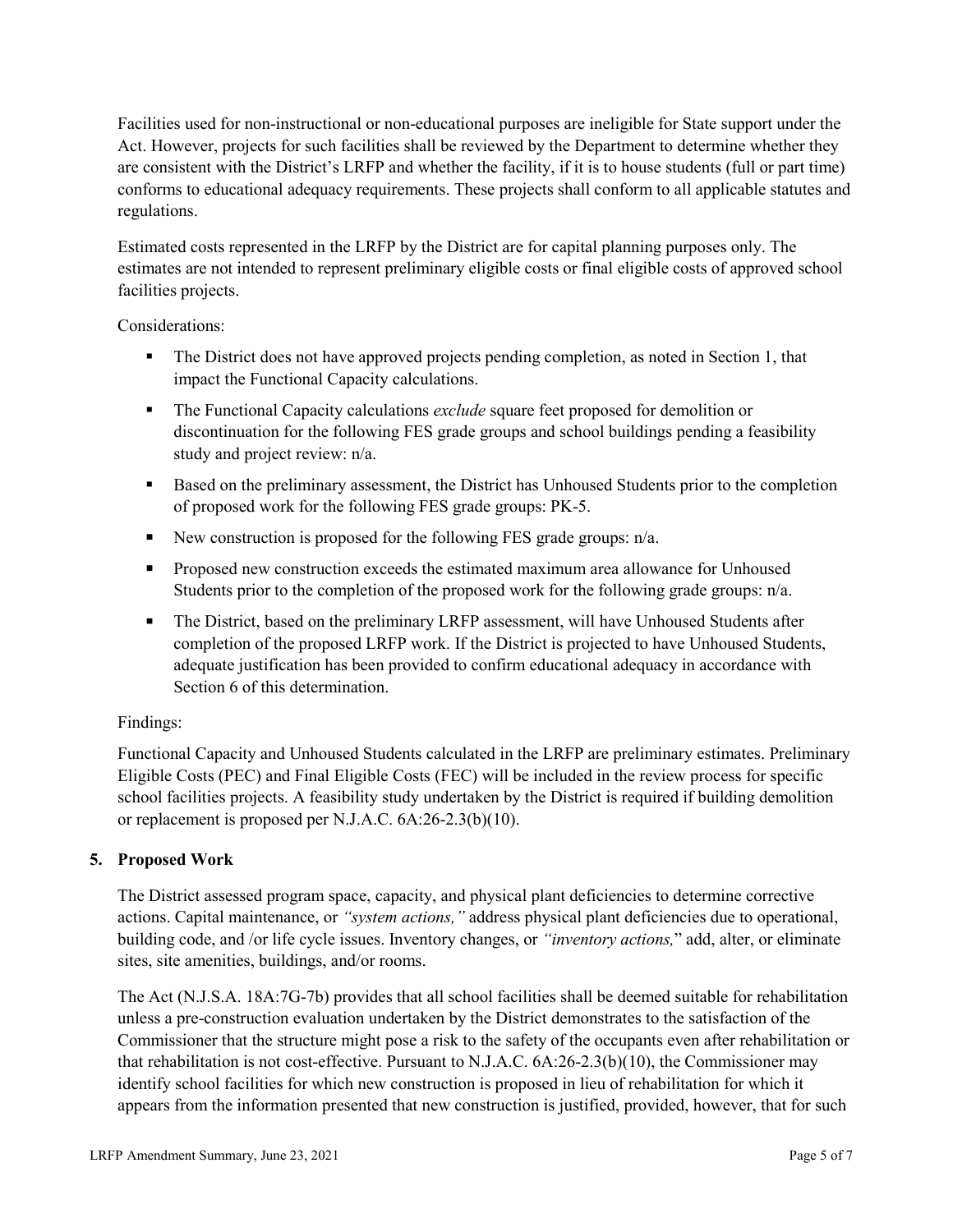school facilities so identified, the District must submit a feasibility study as part of the application for the specific school facilities project. The cost of each proposed building replacement is compared to the cost of additions or rehabilitation required to eliminate health and safety deficiencies and to achieve the District's programmatic model.

Table 5 lists the scope of work proposed for each school based on the building(s) serving their student population. Proposed inventory changes are described in the LRFP website reports titled *"School Asset Inventory Report and "Proposed Room Inventory Report."* Information concerning proposed systems work, or capital maintenance can be found in a supporting document submitted by the District.

With the completion of the proposed work, the following schools are proposed to be eliminated: n/a; the following schools are proposed to be added: n/a.

| <b>Proposed Scope of Work</b>                                                                  | <b>Applicable Schools</b>               |
|------------------------------------------------------------------------------------------------|-----------------------------------------|
| <b>Renovation only</b> (no new construction)                                                   |                                         |
| System actions only (no inventory actions)                                                     | Oxford Street (030); Belvidere HS (020) |
| Existing inventory actions only (no systems actions)                                           | n/a                                     |
| Systems and inventory changes                                                                  | n/a                                     |
| New construction                                                                               |                                         |
| Building addition only (no systems actions)                                                    | n/a                                     |
| Renovation and building addition (system, existing<br>inventory, and new construction actions) | n/a                                     |
| New building on existing site                                                                  | n/a                                     |
| New building on new or expanded site                                                           | n/a                                     |
| Site and building disposal (in addition to above scopes)                                       |                                         |
| Partial building demolition                                                                    | n/a                                     |
| Whole building demolition                                                                      | n/a                                     |
| Site and building disposal or discontinuation of use                                           | n/a                                     |

#### **Table 5: School Building Scope of Work**

Findings:

The Department has determined that the proposed work is adequate for approval of the District's LRFP amendment. However, Department approval of proposed work in the LRFP does not imply the District may proceed with a school facilities project. The District must submit individual project applications with cost estimates for Department project approval. Both school facilities project approval and other capital project review require consistency with the District's approved LRFP.

# **6. Proposed Room Inventories and the Facilities Efficiency Standards**

The District's proposed school buildings were evaluated to assess general educational adequacy in terms of compliance with the FES area allowance pursuant to N.J.A.C. 6A:26-2.2 and 2.3.

District schools proposed to provide less square feet per student than the FES after the completion of proposed work as indicated in Table 5 are as follows: n/a